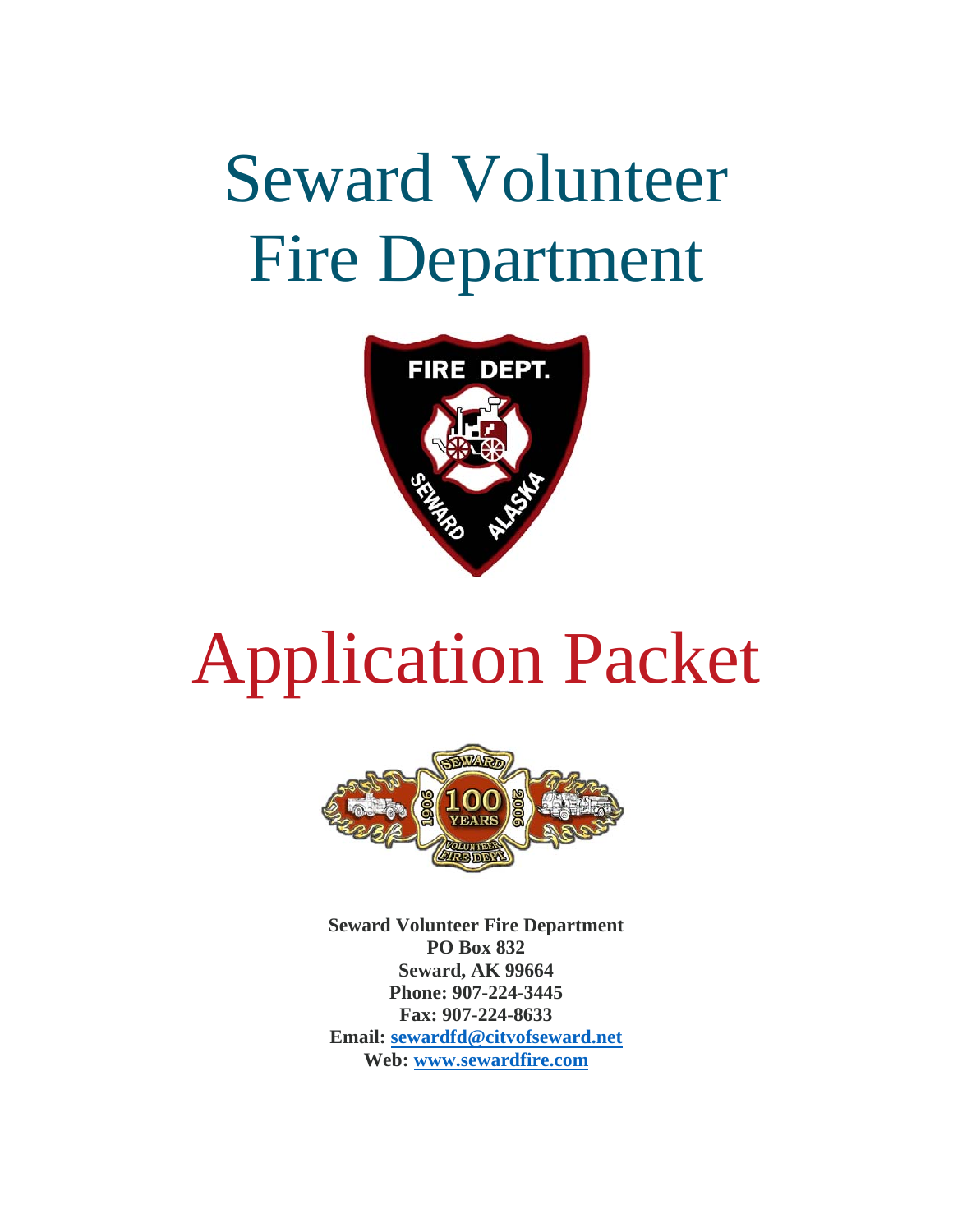## FIRE **DEPT**

#### **SEWARD VOLUNTEER FIRE DEPARTMENT**

Membership Information Packet

#### *Thank you for your interest in Seward Volunteer Fire Department***!**

Enclosed you will find information about being a volunteer firefighter. Please read this prior to making your decision to submit an application for membership.

#### *Mission Statement:*

Our mission statement is obtainable and easily identified by the firefighter and the community.

#### *"We are dedicated to the protection of life and property through prevention, education and emergency response."*

#### *Department Overview***:**

The Fire Department has a variety of responsibilities, which are broken into four main sections: OPERATIONS, ADMINISTRATION, FIRE PREVENTION, and EMERGENCY PREPAREDNESS.

- **OPERATIONS:** This section is the one that is most visible to the general public. This is where the fire suppression, rescue, hazardous material and training functions take place. Maintenance on vehicles and equipment is also included here.
- **ADMINISTRATION:** This section deals with all personnel records, records of the department, generates reports to local, state, and federal agencies; the development and monitoring of the budget, specifying and purchasing of equipment, grants and the department's safety program are in this section.
- **FIRE PREVENTION:** This section deals with public fire education, code enforcement and development, fire safety inspections, plan review for new construction, and building construction inspections.

## **EMERGENCY**

**PREPAREDNESS:** This section deals with the City's ability to survive a natural or manmade disaster. This includes field supervision for overall operations, training for all City personnel, development of a budget (to incorporate all city needs for response), development and editing of the City's emergency plan, purchasing of small tools and equipment for use in the Emergency Operations center.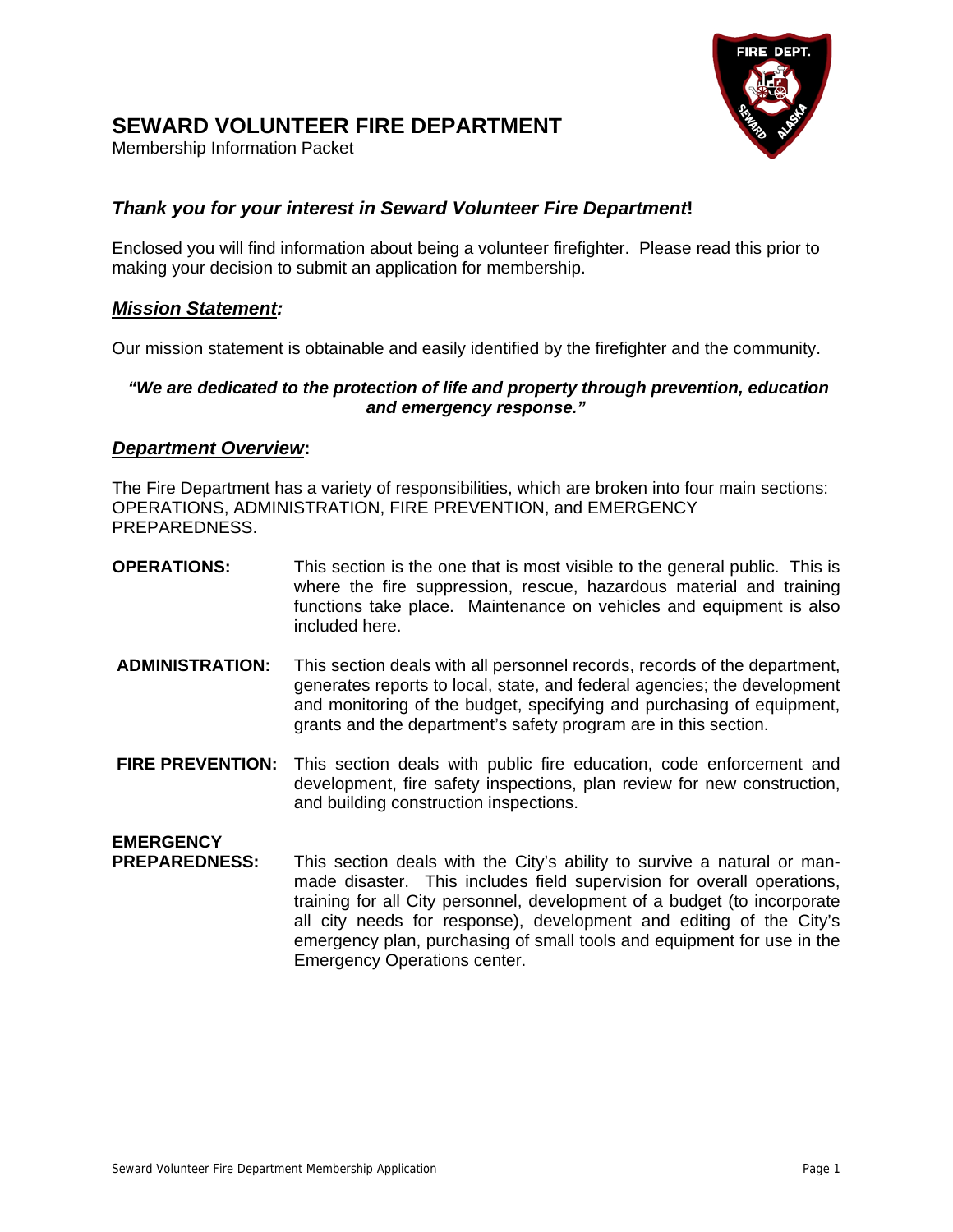#### *Expectations***:**

When you become a volunteer firefighter you have expectations, and so does the Fire Department. You should expect to receive quality training, be provided with the tools and equipment needed, and given support by a group of people working to achieve a common goal: **Community Safety.** 

The Fire Department expects a commitment from you to attend weekly training, to be capable of responding to emergency calls, to attend the monthly business meetings, and whenever possible, volunteering your time for Fire Department functions. Functions can include community service programs such as working with the Angel Tree Christmas Program the Polar Bear Jump and public education programs. Other functions can involve fire department equipment inventory and general fire station maintenance. You are always welcome at the Fire Department. There are always projects that need to be done. Anytime you can volunteer your time, please do!

#### *Job Descriptions***:**

#### **Paid Staff**

- **Fire Chief:** The Fire Chief is responsible for the actions and performance of the entire Fire Department. This includes paid and volunteer staff. The Fire Chief is responsible for the operation of the Fire Department for the City of Seward, and reports to the City Manager, Mayor and City Council. The Fire Chief identifies and directs activities of fire suppression, rescue and hazardous material operations; investigates the cause and origin of fires; investigates the cause of accidents and make recommendations for corrective action; ensures department assigned vehicle and equipment are inspected monthly and are operational. Responsible for building safety inspections and notification of required corrections.
- **Deputy Fire** The Deputy reports to the Fire Chief. The Deputy is second in command for **Chief:** the Fire Department. In the Fire Chief's absence, he assumes responsibility for the performance and actions of the department. The Deputy is the lead for the Fire Prevention Section. The Deputy is responsible for overseeing the activities and performances of assigned members, identify and perform attack procedures required to; control, confine, and extinguish fires; identify and perform rescue procedures for confined spaces, mountain, vehicle and building collapse situations; fulfills duties as an instructor and performs the duties of engineer and firefighter.
- **Administrative** Provides administrative support to the Fire Chief, the Deputy Fire Chief and **Assistant:** the volunteer staff.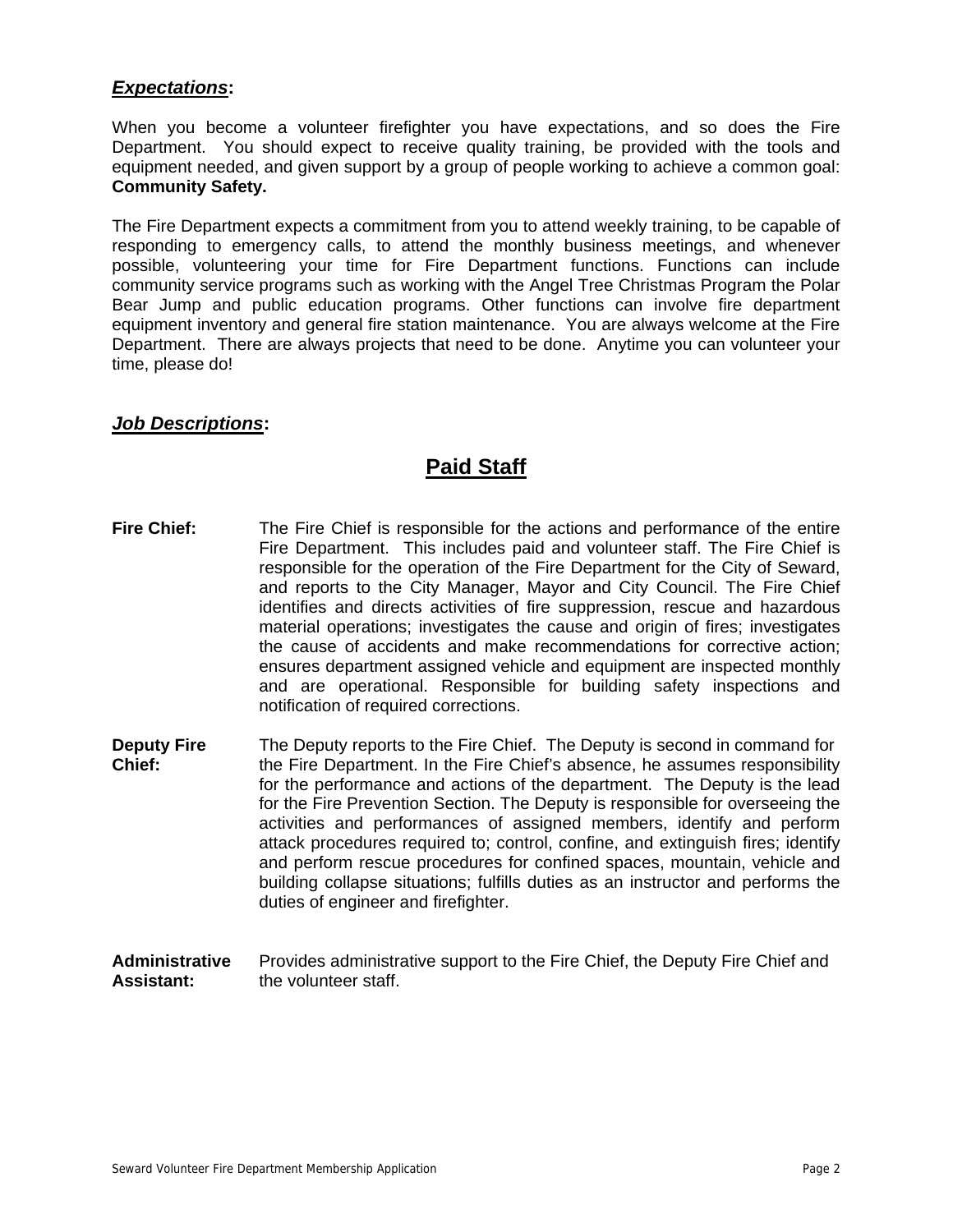#### **Volunteer Staff**

- **Assistant** This position is the third level of command for the Fire Department. **Chief:** The Assistant Chief is responsible for the performance and activities of other members; identifies and directs activities of fire suppression, rescue and hazardous material operations; assists in investigating the cause and origin of fires; assists in investigating the cause of accidents and make recommendations for corrective action; ensures department assigned vehicle and equipment are inspected monthly and are operational, fulfills the duties of an instructor; is able to perform all the duties of captain, engineer and firefighter.
- **Captains:** This position is the fourth level of command for the Fire Department. The Captain is responsible for overseeing the activities and performances of assigned members, identify and perform attack procedures required to; control, confine, and extinguish fires; identify and perform rescue procedures for confined spaces, mountain, vehicle and building collapse situations; fulfills duties as an instructor and performs the duties of engineer and firefighter.
- **Engineers:** Engineers are responsible, under emergency and normal conditions, for legal and safe driving, positioning and operation of assigned vehicles; identifying viable water sources; calculating pump pressures, gallons per minute, friction loss and nozzle pressure; inspecting and maintaining equipment and vehicles. Engineers participate in public fire education duties.
- **Firefighters:** Firefighters are responsible for activities of rescue, fire suppression and property conservation involving buildings, enclosed structures, vehicle, vessels, or like properties that are involved in a fire or emergency situation. Firefighters participate in public fire education duties.
- **Auxiliary** Auxiliary firefighters are responsible for providing operational, logistical, and **Firefighters:** rehabilitation support to firefighters during and after emergency calls. They will participate in public fire education, event planning and coordination, fundraising and grant writing, and archiving department historical records.

#### *Meeting Dates/Times***:**

The Fire Department's business meeting is the first Wednesday of each month, starting at 7:00 pm. This is where the Seward Volunteer Fire Department Corporation business is addressed, and where pertinent fire department information is discussed.

Truck inspections are conducted during the  $2<sup>nd</sup>$  Wednesday of each month at 7:30 pm. Training meetings are normally scheduled for the  $3<sup>rd</sup>$  and  $4<sup>th</sup>$  Wednesdays of each month, starting at 7:30 pm. A training schedule is posted on the fire department activity board. You will need to review this schedule for any changes. Please advise the administrative office if you cannot attend. (224-3445 Monday - Friday between 8:00 am and 5:00 pm)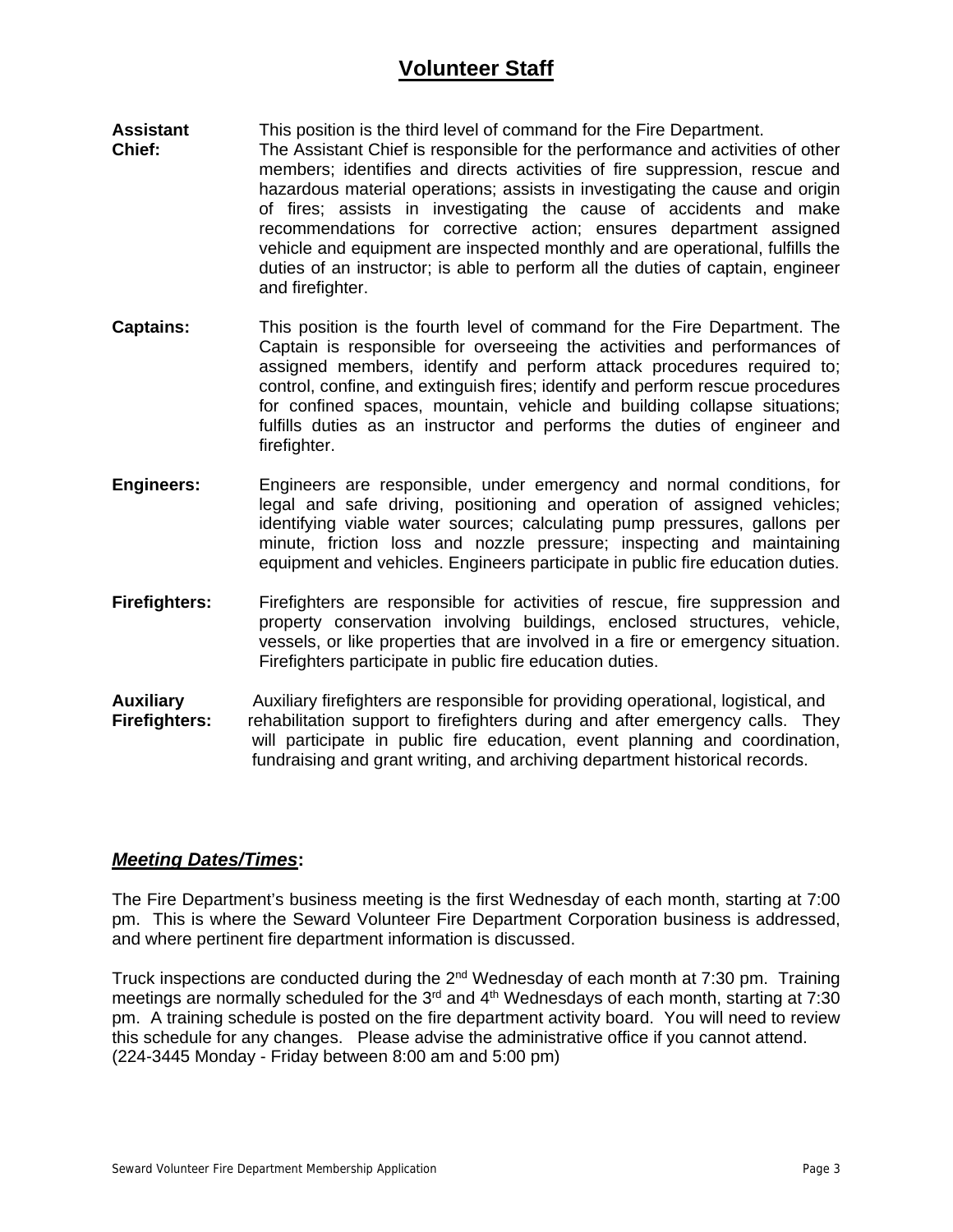#### *Training/Probation status***:**

Training is a high priority for the Fire Department. Your safety and the safety of others may very well depend on the amount and quality of the training you receive. **The emphasis on attendance for scheduled training is very high.** The Seward Fire department has State certified firefighters. We also have members who are certified as State Fire Instructors.

All members are on probation for the Seward Volunteer Department Corporation for the first 6 months and until they complete required familiarization training on the operation of the fire department.

#### *Member Files***:**

Each firefighter has a personnel file. The file is kept in a secured location in the administration office. No one other than the administrative staff will have access to your file. Your personal information is handled with the highest level of confidentiality. You can make arrangements to review your file.

#### *Application Procedures***:**

If you are interested in becoming a member after reading our membership information packet, please complete the following application and return it to the business office as soon as possible. Also include your background check obtained from the Alaska State Troopers office in City Hall, and a current driving record from DMV also located in City Hall. Your application will be reviewed by the Board of Directors for the Seward Volunteer Fire Department Corporation. If there are no questions, your application will then be forwarded to the general membership body for a vote of acceptance.

Please plan to attend the next business meeting, which is generally the 1<sup>st</sup> Wednesday of the month. (Check with the business office for the date and time.)

If you are unable to attend the meeting, you will need to contact the business office and let us know when you will be able to attend a business meeting. YOU MUST ATTEND THE BUSINESSMEETING for your application process to be complete. (224-3445 Monday - Friday between 8:00 am and 5:00 pm)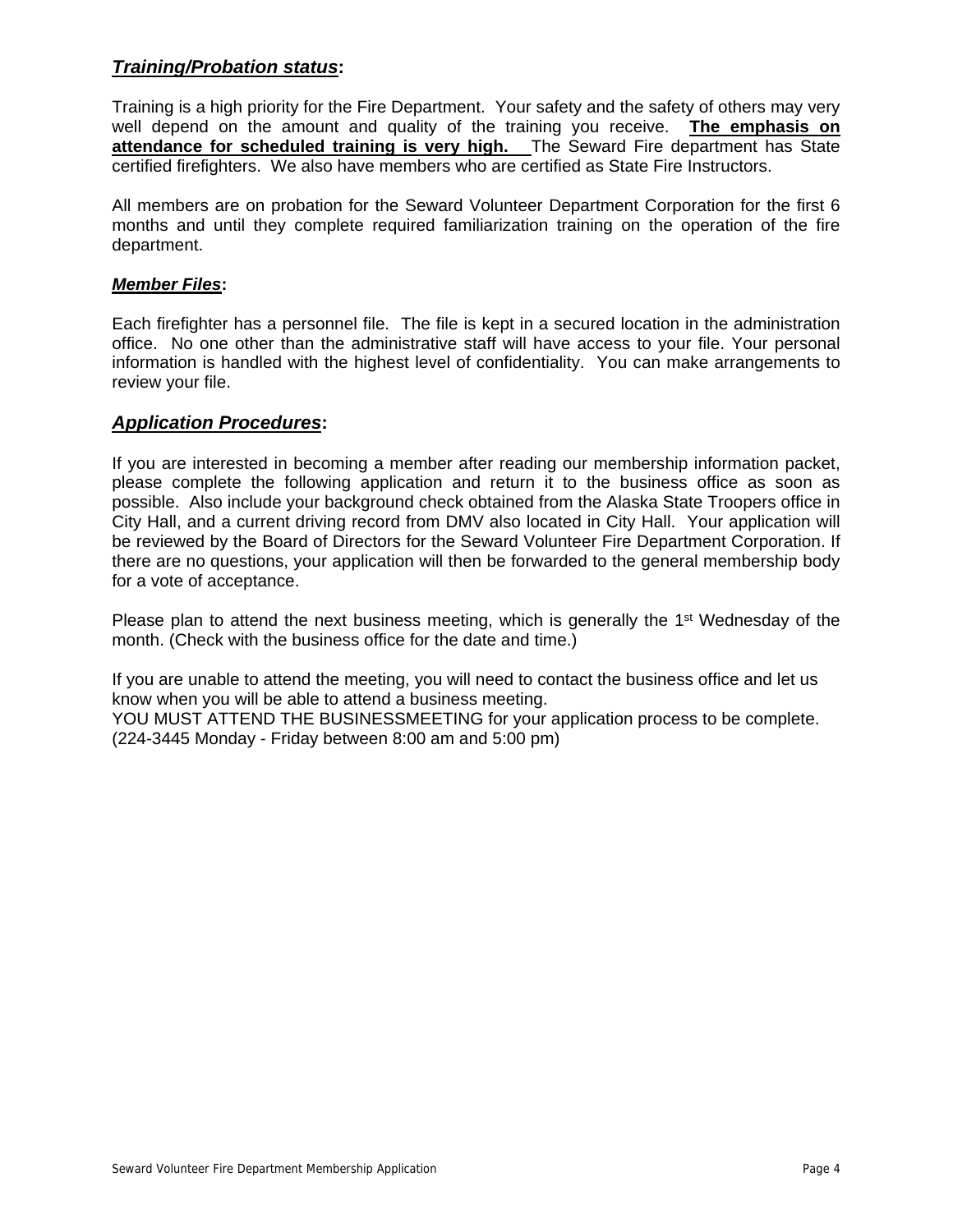

### **SEWARD VOLUNTEER FIRE DEPARTMENT**

Application for Membership

 $\overline{\phantom{a}}$ 

| APPLICANT INFORMATION                                                                                                                                                                                                                                                                                                                              |                   |       |             |                                                            |                   |        |  |  |
|----------------------------------------------------------------------------------------------------------------------------------------------------------------------------------------------------------------------------------------------------------------------------------------------------------------------------------------------------|-------------------|-------|-------------|------------------------------------------------------------|-------------------|--------|--|--|
| Last Name                                                                                                                                                                                                                                                                                                                                          |                   | First |             | M.I.                                                       |                   | Date   |  |  |
| Mailing<br>Address                                                                                                                                                                                                                                                                                                                                 |                   |       |             |                                                            |                   |        |  |  |
| Physical<br>Address                                                                                                                                                                                                                                                                                                                                |                   |       |             |                                                            |                   |        |  |  |
| Home Phone                                                                                                                                                                                                                                                                                                                                         | <b>Work Phone</b> |       |             | Cell Phone                                                 |                   |        |  |  |
| Social Security<br>No.                                                                                                                                                                                                                                                                                                                             | Date of Birth     |       |             |                                                            | Place of Birth    |        |  |  |
| <b>Drivers License</b><br>No.                                                                                                                                                                                                                                                                                                                      | State of Issue    |       |             | Expiration<br>Date                                         |                   |        |  |  |
| Employer                                                                                                                                                                                                                                                                                                                                           |                   |       |             |                                                            | Employer<br>Phone |        |  |  |
| <b>Employer Address</b>                                                                                                                                                                                                                                                                                                                            |                   |       |             |                                                            |                   |        |  |  |
| Firefighter<br>Auxiliary<br>Position Applied for<br>Firefighter                                                                                                                                                                                                                                                                                    |                   |       | department? | Have you ever been a member of a fire<br><b>YES</b><br>NO. |                   |        |  |  |
| If yes, please list names & addresses of the department(s):                                                                                                                                                                                                                                                                                        |                   |       |             |                                                            |                   |        |  |  |
|                                                                                                                                                                                                                                                                                                                                                    |                   |       |             |                                                            |                   |        |  |  |
| How long have you lived in this area?                                                                                                                                                                                                                                                                                                              |                   |       |             |                                                            |                   |        |  |  |
| Have you ever been convicted of a<br>Have you ever been convicted of a<br>YES $\Box$<br>YES $\Box$<br>$NO$ $\Box$<br><b>NO</b><br>crime within the last 5 years?<br>felony within the last 5 years?                                                                                                                                                |                   |       |             |                                                            |                   | $\Box$ |  |  |
| Have you lived outside of Alaska in<br>YES $\Box$<br>NO.<br>If yes, where?<br>$\perp$<br>the last 5 years?                                                                                                                                                                                                                                         |                   |       |             |                                                            |                   |        |  |  |
| <b>EMERGENCY CONTACT INFORMATION</b>                                                                                                                                                                                                                                                                                                               |                   |       |             |                                                            |                   |        |  |  |
| In case of an accident/injury, who should we notify?                                                                                                                                                                                                                                                                                               |                   |       |             |                                                            |                   |        |  |  |
| Name                                                                                                                                                                                                                                                                                                                                               |                   |       |             | Relationship                                               |                   |        |  |  |
| Address                                                                                                                                                                                                                                                                                                                                            |                   |       |             | Phone                                                      |                   |        |  |  |
| <b>DISCLAIMER AND SIGNATURE</b>                                                                                                                                                                                                                                                                                                                    |                   |       |             |                                                            |                   |        |  |  |
| I will provide Seward Volunteer Fire Department with a copy of my driving record (from the DMV) and a copy of my criminal<br>background check (from the Alaska State Troopers). Fees will be reimbursed to me upon acceptance as a Volunteer<br>Firefighter. *** Administrative Assistant has form for DMV record release at no charge to you. *** |                   |       |             |                                                            |                   |        |  |  |
| If voted in as a member of this Department, I will give my earnest efforts to attend all training/business meetings, work<br>details, emergencies, obey the orders of Fire Department Officers and uphold the traditions of the Fire Department.                                                                                                   |                   |       |             |                                                            |                   |        |  |  |
| Applicant<br>Date<br>Signature                                                                                                                                                                                                                                                                                                                     |                   |       |             |                                                            |                   |        |  |  |
| Sponsor's Name                                                                                                                                                                                                                                                                                                                                     |                   |       |             |                                                            |                   |        |  |  |
| <b>Action Taken</b>                                                                                                                                                                                                                                                                                                                                |                   |       |             |                                                            |                   |        |  |  |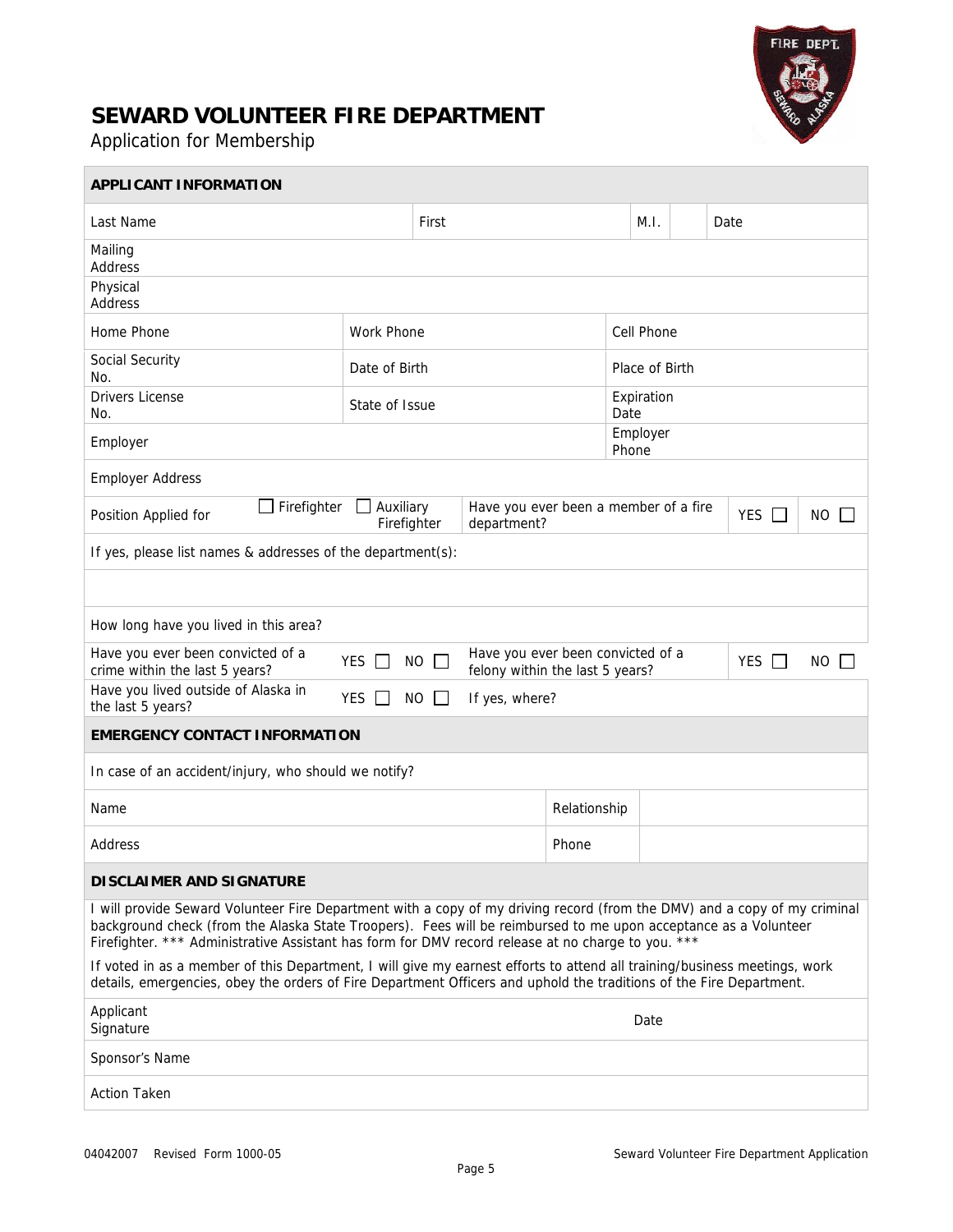#### **STATE OF ALASKA DIVISION OF MOTOR VEHlCLES**

#### **DRIVING RECORD RELEASE**

 $\sim$ 

|  | I wish to obtain a copy of my personal driving record. |  |  |  |  |  |
|--|--------------------------------------------------------|--|--|--|--|--|
|--|--------------------------------------------------------|--|--|--|--|--|

 $\lambda$ 

[3 **I wish to obtain a copy of the driving record for my minor child.** 

| <b>NAME OF MINOR</b>                   |                                                                                                         |             |                                     | <b>ALASKA PERMIT OR LICENSE NUMBER</b> |
|----------------------------------------|---------------------------------------------------------------------------------------------------------|-------------|-------------------------------------|----------------------------------------|
| listed below:                          | I authorize the Alaska Division of Motor Vehicles to release my driving record to the person or company |             |                                     |                                        |
| PRINTED NAME OF PERSON(S) OR COMPANY   | Y OF SEUSARD FIRE DEPARTMENT                                                                            |             |                                     |                                        |
|                                        |                                                                                                         |             |                                     |                                        |
| <b>PRINTED NAME</b>                    |                                                                                                         |             | <b>ALASKA DRIVER LICENSE NUMBER</b> |                                        |
|                                        |                                                                                                         |             |                                     |                                        |
| <b>SIGNATURE</b>                       |                                                                                                         | <b>DATE</b> |                                     |                                        |
|                                        | <b>DMV USE ONLY</b>                                                                                     |             |                                     |                                        |
| I have verified applicant's ID.        |                                                                                                         |             |                                     |                                        |
| I have verified parent/guardian's ID.  | <b>BATCH / INITIALS</b>                                                                                 |             | <b>FEE</b>                          |                                        |
| I have verified authorized agent's ID. |                                                                                                         |             | <b>CA</b><br>СC                     | <b>CK</b>                              |
| 419 (REV 11/2005)                      | www.state.ak.us/dmv/                                                                                    |             |                                     |                                        |

 $\hat{\mathcal{I}}$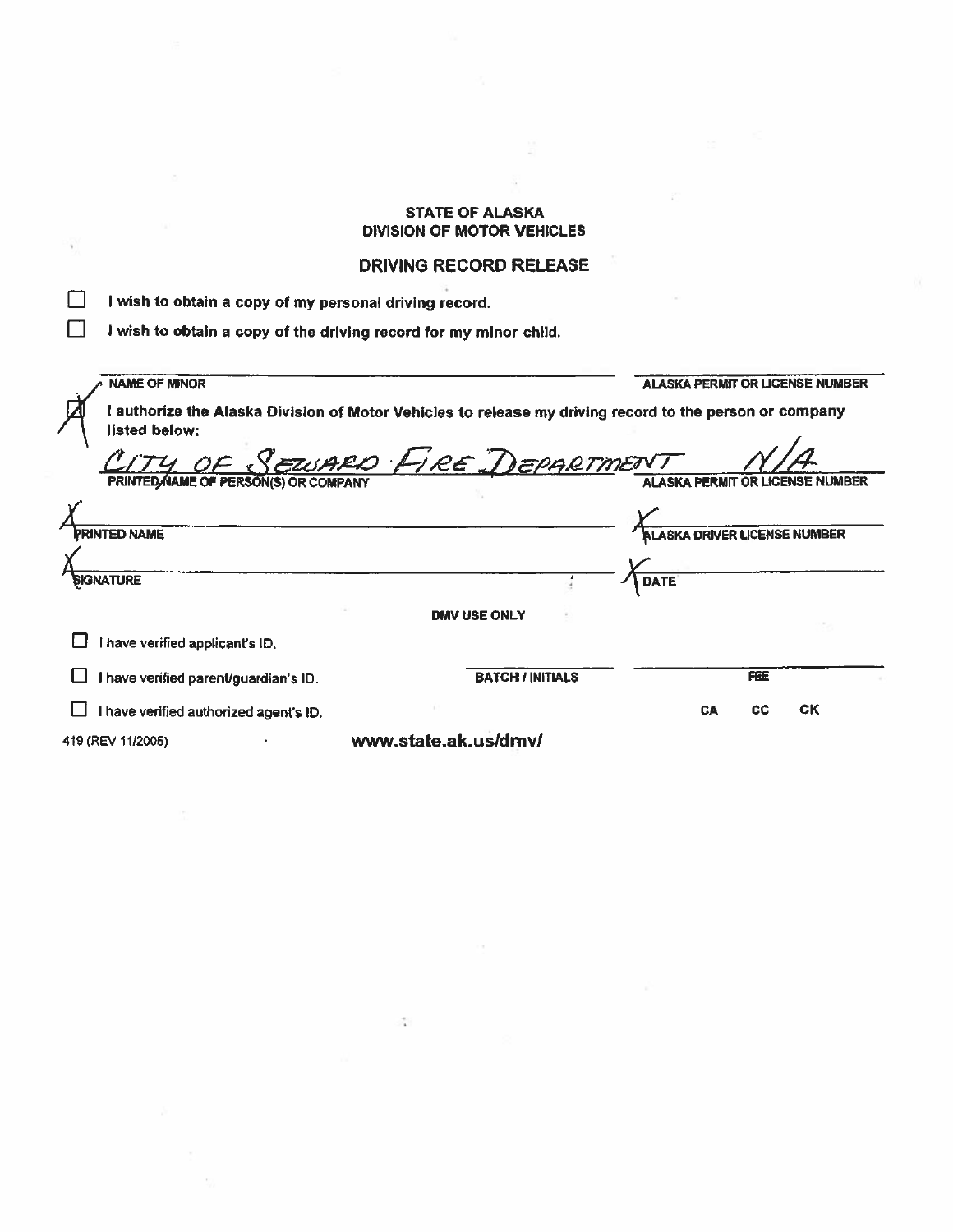## **CRIMINAL HISTORY CHECKS**

**The Seward Police Department will start doing criminal background checks on May 12&, 2009.** 

**You can pick up the fums at city hall. You can drop them off completed** forms **at the dispatch window along with the check or money order any day of the week.** 

**These will be done on Tuesdays and Thursdays &om 8.00arn to 3.00 pm only.** 

**The cost is \$20 and we will only accept checks and money orders made out to the State of Alaska.** 

**You will need two pieces of identification one must be a valid driver's license, state identification card, passport or military identification. The other must have the requestor's signature on it.** 

**We will only check in the State of Alaska. Any out of state checks must be requested through that state.** 

**We will not honor any requests for faxed or mailed copies, and no requests will be honored From sources where you have signed <sup>a</sup> release.** 

### **This must be done in person**

**(see other side for application form)**